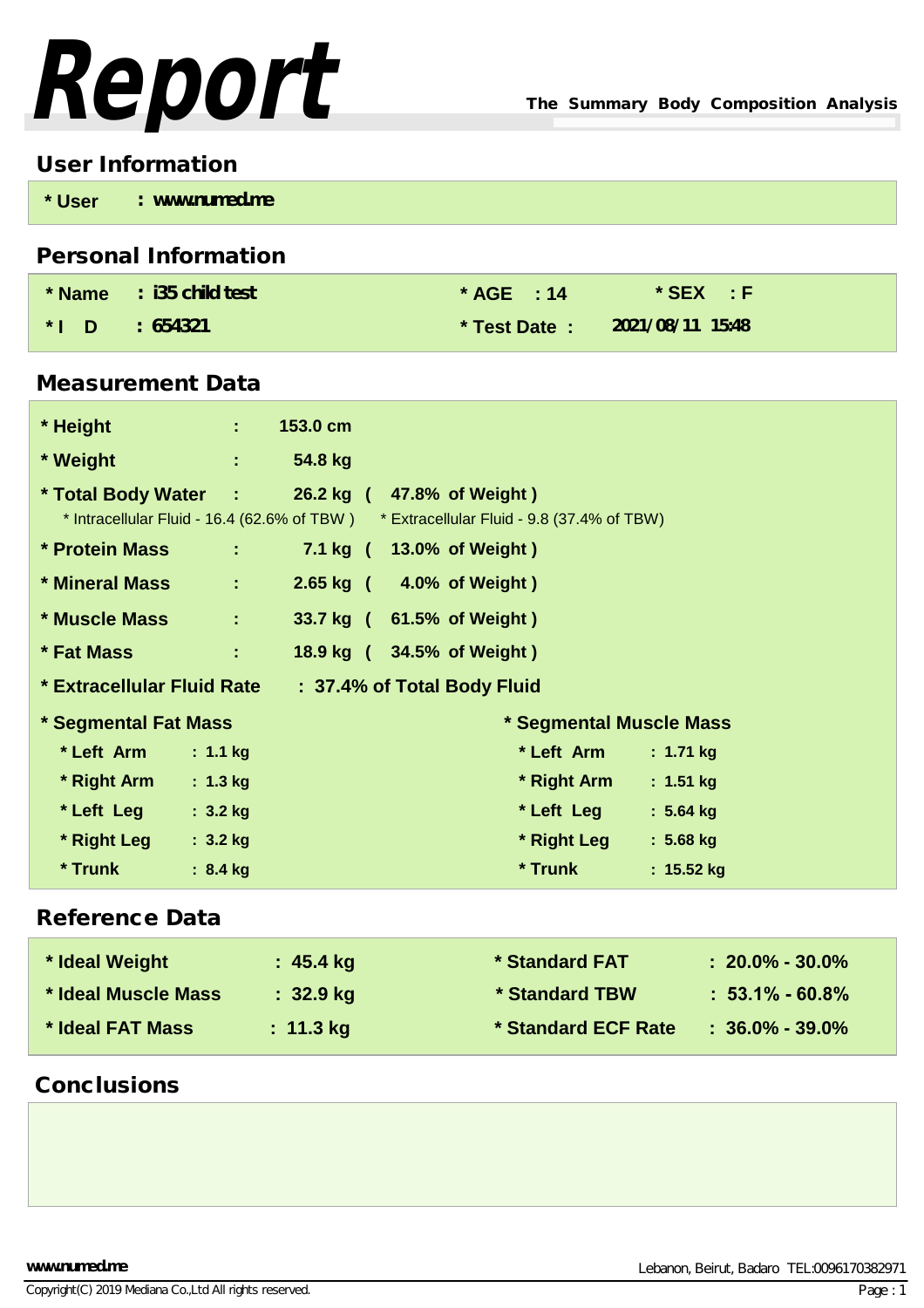# **www.numed.me**

Model : i35

| Name | i35 child test | 2021/08/11 15:48 Previous | None |
|------|----------------|---------------------------|------|
|      |                |                           |      |

ID 654321 **Cender Female Height 153.0cm Age 14** 

|                       | <b>Weight Control</b> |                    |        | <b>Body Con</b>                        |
|-----------------------|-----------------------|--------------------|--------|----------------------------------------|
|                       | 23.4                  | $(16.4 \sim 21.7)$ |        |                                        |
| <b>BMI</b>            |                       |                    |        | Values                                 |
|                       | Under                 | Standard           | Over   | (Standard)                             |
| <b>Obesity Degree</b> |                       | $(\%)$             | 120.7  | <b>Total Body</b><br>(L)<br>Water      |
| Desirable Weight      |                       | (kq)               | 47.2   | Muscle<br>(kq)                         |
| <b>Weight Control</b> |                       | (kg)               | $-7.6$ | Mass                                   |
| <b>Fat Control</b>    |                       | (kg)               | $-7.6$ | <b>Fat Free</b><br>(kq)<br><b>Mass</b> |
| Muscle Control        |                       | (kg)               | 0.0    | Weight<br>(kq)                         |
|                       |                       |                    |        |                                        |

# **Mediana Score 72**

### **Growth Evaluation**

| Muscle   | Caution       | Good |
|----------|---------------|------|
| Skeletal | Caution       | Good |
| Obesity  | Good<br>Under | Over |

### **Body Balance**

| Upper | Caution | Good |
|-------|---------|------|
| Body  |         |      |
|       |         |      |
| Lower | Caution | Good |
| Body  |         |      |

# Left  $\rightarrow$   $\rightarrow$   $\rightarrow$  Right 1.71kg 1.51kg 5.64kg 5.68kg 15.52Kg **Segmental Muscle** Standard Standard Standard Standard Standard **Standard**

### **Impedance**

| kHz | LA 1 | RA                           | TR T | $\mathbf{H}$ | RL |
|-----|------|------------------------------|------|--------------|----|
| 5   |      | 419.3 437.4 29.9             |      | 310.0 321.7  |    |
| 50  |      | 369.0 385.1 25.9 268.6 275.0 |      |              |    |
| 100 |      | 349.0 363.9 24.0 250.0 254.8 |      |              |    |
| 250 |      | 327.3 335.6 20.8 227.6 228.5 |      |              |    |
|     |      |                              |      |              |    |

### **Blood Pressure**

| Systolic         | (mmHq) |  |
|------------------|--------|--|
| <b>Diastolic</b> | (mmHq) |  |
| Mean BP          | (mmHq) |  |
| Pulse rate       | (bpm)  |  |

Please refer to the manufacturer's manual for explanation of measurement results or Contact your administrator.

# **Weight Body Composition Analysis**

**654321**

|                                |      |      | <b>Total Body</b><br>(L)<br>Water |      | Protein                | (kq)             |      | Mineral            | (kq) |      | Body Fat                  | (kq) |
|--------------------------------|------|------|-----------------------------------|------|------------------------|------------------|------|--------------------|------|------|---------------------------|------|
| Values                         |      | 26.2 | $(24.1 \sim 27.6)$ 7.1            |      |                        | $(6.0 \sim 6.9)$ | 2.65 | $(1.59 - 1.82)$    |      | 18.9 | $(9.0 \sim 13.6)$         |      |
| (Standard)                     |      |      |                                   |      |                        |                  |      |                    |      |      |                           |      |
| <b>Total Body</b><br>Water     | (L)  | 26.2 | $(24.1 \sim 27.6)$                | 33.7 | $(30.5 \sim 35.2)$     |                  |      |                    |      |      |                           |      |
| <b>Muscle</b><br><b>Mass</b>   | (kg) |      | Skeletal Muscle:                  |      | $19.3(17.0 \sim 20.7)$ |                  |      |                    |      |      |                           |      |
| <b>Fat Free</b><br><b>Mass</b> | (kg) |      |                                   |      |                        |                  | 35.9 | $(31.8 \sim 36.4)$ |      |      |                           |      |
| Weight                         | (kg) |      |                                   |      |                        |                  |      |                    |      | 54.8 | $(38.3 \rightarrow 50.7)$ |      |

Height **153.0cm**

#### i **Muscle & Body Fat Analysis**

|                              |        |      | Under |      | <b>Standard</b> |              |              |      |      | Over |      |      |  |
|------------------------------|--------|------|-------|------|-----------------|--------------|--------------|------|------|------|------|------|--|
| Weight                       | (kg)   | 25.9 | 32.1  | 38.3 | 44.5            | 50.7         | 56.9<br>54.8 | 63.1 | 69.3 | 75.5 | 81.7 | 87.9 |  |
| <b>Muscle</b><br><b>Mass</b> | (kg)   | 25.8 | 28.1  | 30.5 | 32.8            | 35.2<br>33.7 | 37.6         | 39.9 | 42.3 | 44.6 | 46.9 | 49.3 |  |
| Body Fat<br>Percentage       | $(\%)$ | 10   | 15    | 20.0 | 25              | 30.0         | 35<br>34.5   | 40   | 45   | 50   | 55   | 60   |  |

## **Growth Chart**



#### Current **C** Previous (kg)<br><sup>105</sup> 100 95  $\frac{1}{90}$ 97th 85  $80$ 75 70 65 75th 60 50th 55  $25<sub>th</sub>$ **GC** 45  $3rd$ 40 35 30  $\frac{25}{25}$ 20  $15 \geq$ 10 5  $(Age)$  3 4 5 6 7 8 9 10 11 12 13 14 15 16 17 18  $(Age)$

Current **Previous** 

\*Based on current measured height and weight percentage

Lebanon, Beirut, Badaro TEL:0096170382971

#### Î **Body Composition History**

| Height<br>(kg)             | 153      |
|----------------------------|----------|
| Weight<br>(kg)             | 548      |
| Muscle<br>(kg)<br>Mass     | 33.7     |
| Body Fat<br>Percentage (%) | 34.5     |
| Mineral<br>(kg)            | 2.55     |
|                            | 21.08.11 |

### **www.numed.me**

V1.01.03/A0.00.32/3.0.3.13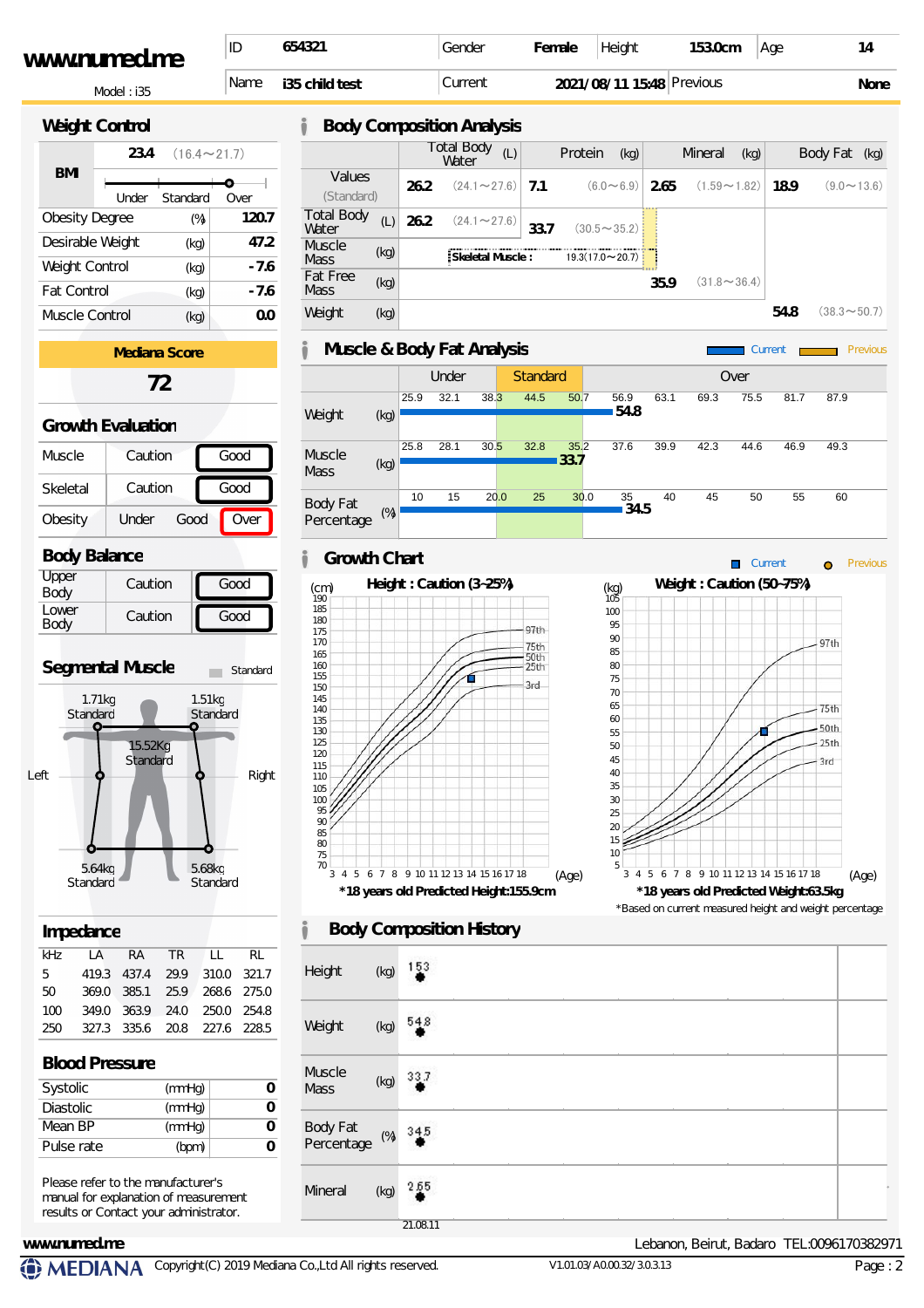# **Segmental Analysis**

**ID :** 654321 **Name :** i35 child test



#### **www.numed.me**

Copyright(C) 2019 Mediana Co.,Ltd All rights reserved.

Lebanon, Beirut, Badaro TEL:0096170382971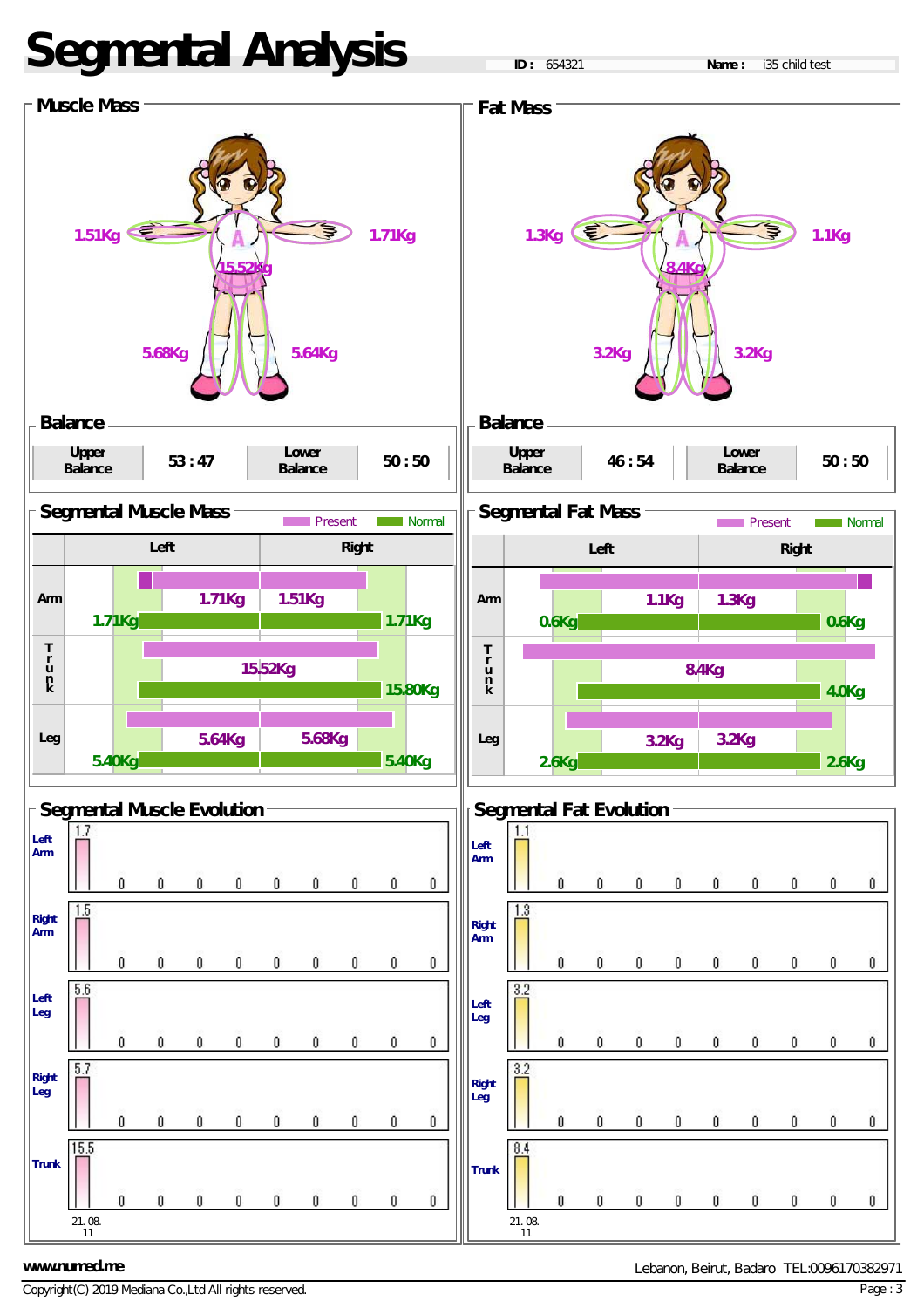# **Evolution**



### **www.numed.me**

Copyright(C) 2019 Mediana Co.,Ltd All rights reserved.

Lebanon, Beirut, Badaro TEL:0096170382971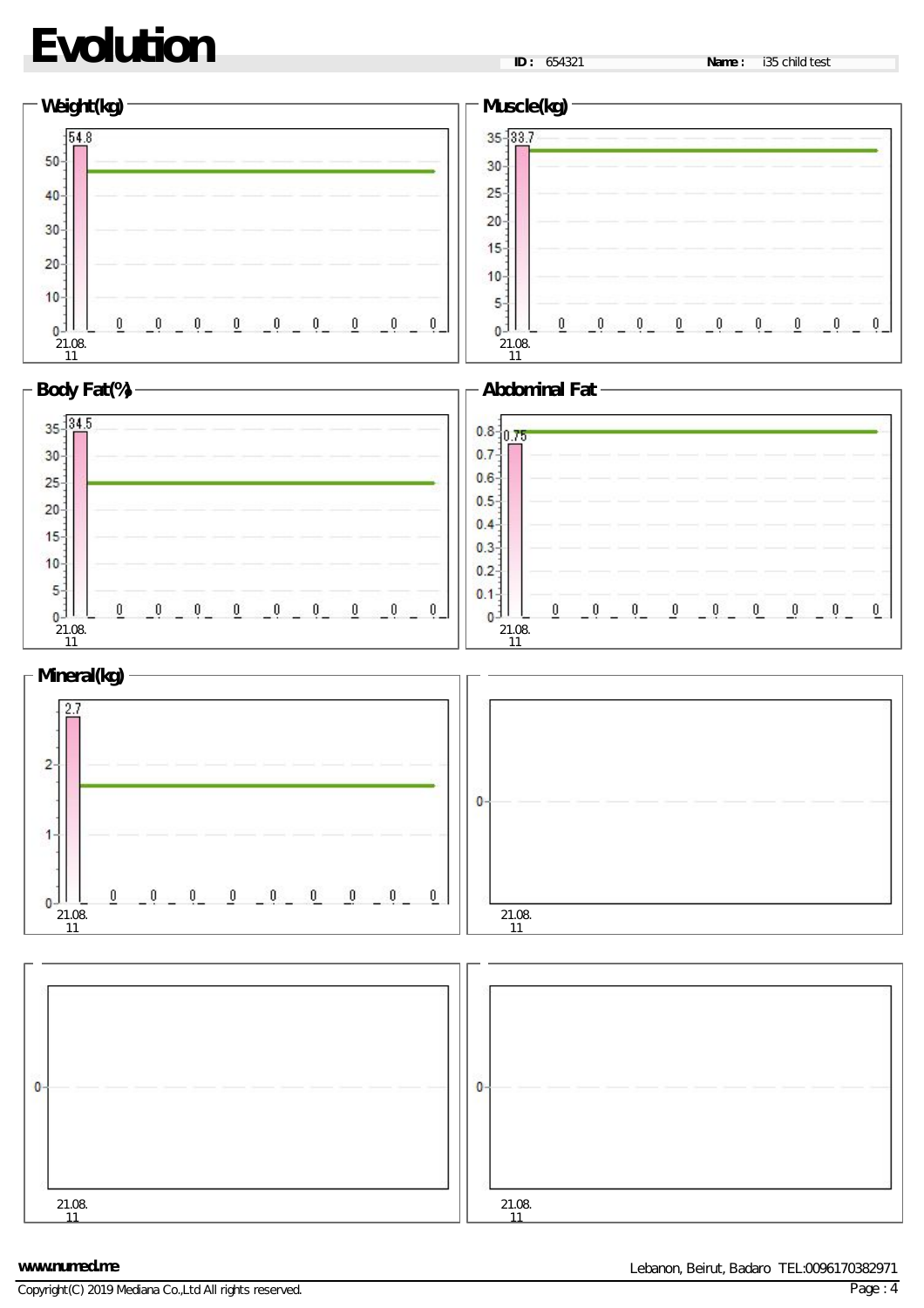# Exercise Menu **ID:** 654321 **Name:** i35 child test

### **Recommended Menu**

| Event                   | <b>Characteristic</b>                                                                                                      |
|-------------------------|----------------------------------------------------------------------------------------------------------------------------|
| Cycling                 | Cycling is good for muscular strength of the<br>lower body and cardiorespiratory endurance.                                |
| Walking                 | Walking is good for men and women of all ages<br>because it is low impact on ankles, knees and<br>other lower body joints. |
| Stepper                 | Stepper is good for hip and leg's muscular<br>strength.                                                                    |
| Tennis                  | Tennis is good for cardiorespiratory functional<br>capacity improvement by exercising the whole<br>body.                   |
| Pac Dec Fly             | Pac dec fly is good to improve chest muscle's<br>mass and definition.                                                      |
| Bent-over lateral raise | Bent-over lateral raise is good for shoulder and<br>arm's balance by exercising with dumbbells.                            |
| Leg extension           | Leg extension is simple articulatory exercise to<br>improve thigh muscle strength and volume.                              |

| Sports Supplement Menu <sup>-</sup> |  |  |  |  |  |
|-------------------------------------|--|--|--|--|--|
|                                     |  |  |  |  |  |
|                                     |  |  |  |  |  |
|                                     |  |  |  |  |  |
|                                     |  |  |  |  |  |
|                                     |  |  |  |  |  |
|                                     |  |  |  |  |  |
|                                     |  |  |  |  |  |
|                                     |  |  |  |  |  |
|                                     |  |  |  |  |  |
|                                     |  |  |  |  |  |
|                                     |  |  |  |  |  |
|                                     |  |  |  |  |  |
|                                     |  |  |  |  |  |
|                                     |  |  |  |  |  |
|                                     |  |  |  |  |  |
|                                     |  |  |  |  |  |
|                                     |  |  |  |  |  |
|                                     |  |  |  |  |  |
|                                     |  |  |  |  |  |
|                                     |  |  |  |  |  |
|                                     |  |  |  |  |  |
|                                     |  |  |  |  |  |

# - Aerobic Exercise Menu <del>- And Menu - And Menu</del> - Weight Training Menu -

| <b>NO</b>      | Event                         | Calori<br>es | Time | <b>Characteristic</b>                                                                                                                         |
|----------------|-------------------------------|--------------|------|-----------------------------------------------------------------------------------------------------------------------------------------------|
| 1              | Treadmill(Runnin<br>g)        | 0.289        | 10   | Treadmill is good for improving<br>the cardiorespiratory system,<br>burning calories and increasing<br>lower limbs strength.                  |
| $\overline{2}$ | Cycling (Training<br>Machine) | 0.127        | 10   | Cycling is good for muscular<br>strength of the lower body and<br>cardiorespiratory endurance.                                                |
| 3              | Stepper                       | 0.036        | 10   | Stepper is good for hip and leg's<br>muscular strength.                                                                                       |
| 4              | Swimming                      | 0.156        | 10   | פו המסירה את המסטל כו המוחדות<br>most of body muscles as well as<br>burning energy without<br>stressing the articulations and<br><u>hones</u> |
| 5              | Tennis                        | 0.109        | 10   | Tennis is good for<br>cardiorespiratory functional<br>capacity improvement by<br>exercising the whole body.                                   |
| 6              | Aerobic dance                 | 0.105        | 10   | Aerobic dance is good for<br>developing the cardiovascular<br>system.                                                                         |
| 7              | Badminton                     | 0.097        | 10   | Badminton is good for maintain<br>health and improving overall<br>fitness by exercising the whole<br>body.                                    |
| 8              | Jogging                       | 0.135        | 10   | Jogging is good for increasing<br>eněřgy expenditure while<br>develóping endurance.                                                           |
| 9              | Walking                       | 0.08         | 10   | Walking is good for men and<br>women of all ages because it is<br>low impact of ankle, knee and<br>waist.                                     |

| <b>Body</b><br>part | <b>Event</b>                    | <b>Calories</b> | <b>Time</b> |
|---------------------|---------------------------------|-----------------|-------------|
| Upper<br>Body       | Abs - Crunches                  | $\circ$         |             |
| Upper<br>Body       | Abs - Leg twist                 |                 |             |
| Upper<br>Body       | Biceps - Cable<br>curl          |                 |             |
| Whole<br>Body       | Dead lift                       |                 |             |
| Whole<br>Body       | Bridge exercise<br>for the core |                 |             |
| Lower<br>Body       | Leg press                       |                 |             |
| Lower<br>Body       | Leg curls                       |                 |             |
| Lower<br>Body       | Calf Raise                      |                 |             |
|                     |                                 |                 |             |

### **www.numed.me**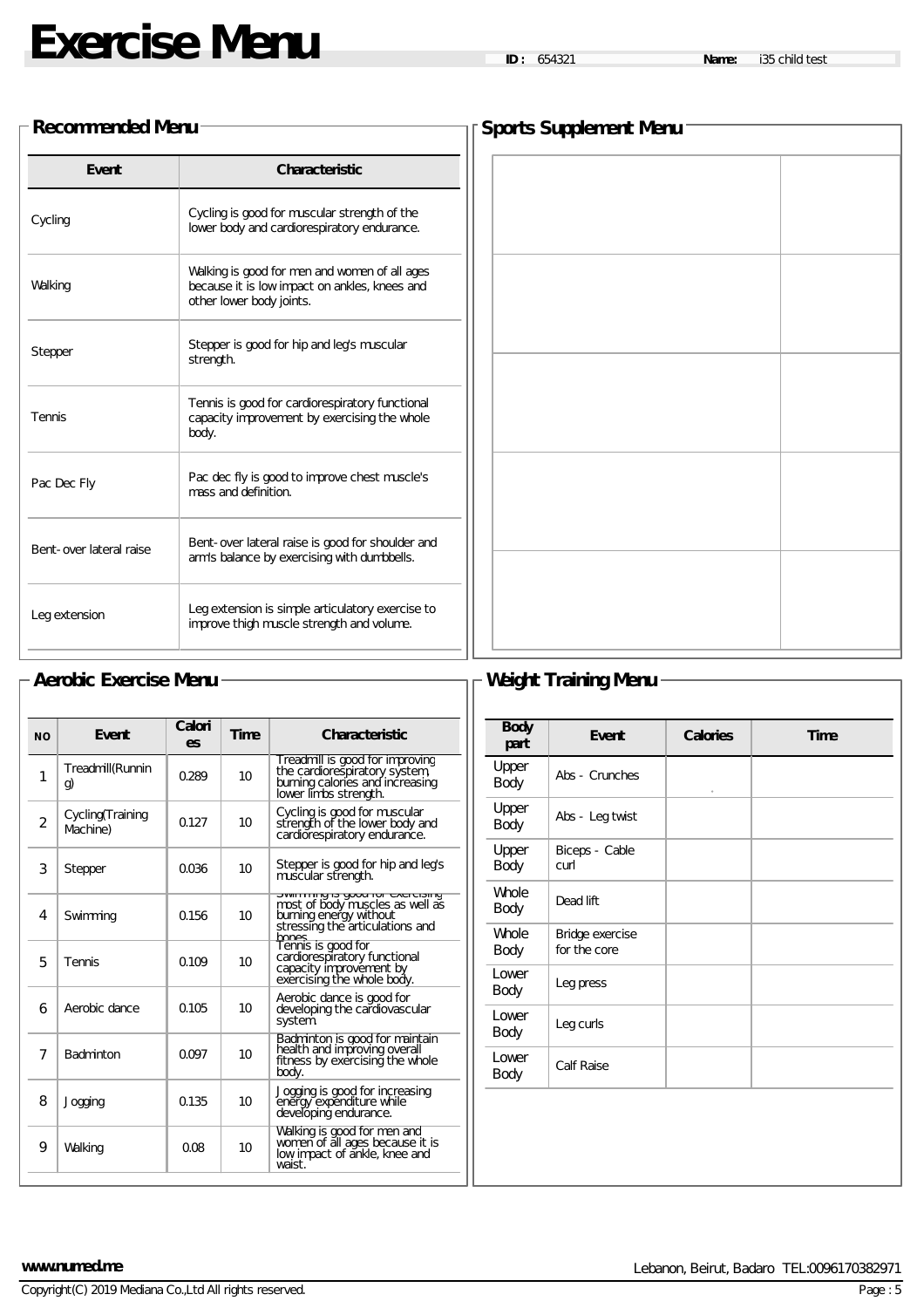# **Exercise Plan**

### **Exercise Goal**

| <b>Calorie consumption</b> | Exercise Num. | week consumed<br>calories    | week fat burning<br>amount(g)    |
|----------------------------|---------------|------------------------------|----------------------------------|
| 300kcal                    | 3 times/week  | 900kcal                      | 81q                              |
|                            |               | 4 weeks consumed<br>calories | 4 weeks fat burning<br>amount(q) |
|                            |               | 3600kcal                     | 322g                             |

| Exercise Time(minutes) : Time to consume 300kcal at a time. |    |                    |    |                |    |                          |    |  |  |
|-------------------------------------------------------------|----|--------------------|----|----------------|----|--------------------------|----|--|--|
| Walking 5.6km/h                                             | 82 | Walking 9km/h      | 35 | <b>Stepper</b> | 44 | Cycling 10km/h           | 82 |  |  |
| Cycling 19km/h                                              | 48 | Rope Skipping 80/m | 42 | Jogging 9km/h  | 41 | <b>Mountain climbing</b> | 43 |  |  |
| <b>Trunk Raise</b>                                          | 55 | Golf               | 75 | <b>Tennis</b>  | 54 | <b>Shuttlecock</b>       | 75 |  |  |
| Swimming 18m/m                                              | 88 | Swimming 46m/m     | 39 | <b>Aerobic</b> | 45 | <b>Rowing</b>            | 41 |  |  |
| <b>Circuit training</b>                                     | 55 |                    |    |                |    |                          |    |  |  |



## **Weight Control**

| <b>Classification</b>           | Weight  |  | <b>Fat Mass</b>                   | <b>Body Fat Percentage</b> | <b>Target Fat Control</b> |  |
|---------------------------------|---------|--|-----------------------------------|----------------------------|---------------------------|--|
| <b>Current</b>                  | 54.8 Kg |  | 18.9 Kg                           | 34.5 %                     | -7.6 Kg                   |  |
| Target                          | 47.2 Kg |  | 11.3 $Kq$                         | 23.9 %                     |                           |  |
|                                 |         |  |                                   |                            |                           |  |
| <b>Total Energy Expenditure</b> |         |  | <b>Recommended Calorie Intake</b> | <b>Calorie consumption</b> | <b>Weight Target Time</b> |  |
| 1681 Kcal                       |         |  | 1721 Kcal                         | 300Kcal                    | <b>About 94week</b>       |  |
|                                 |         |  |                                   |                            |                           |  |

30-minute per day of jogging for about 290days is recommended.

Take appropriate exercise and food intake to maintain the balance of fat and muscle.

### **www.numed.me**